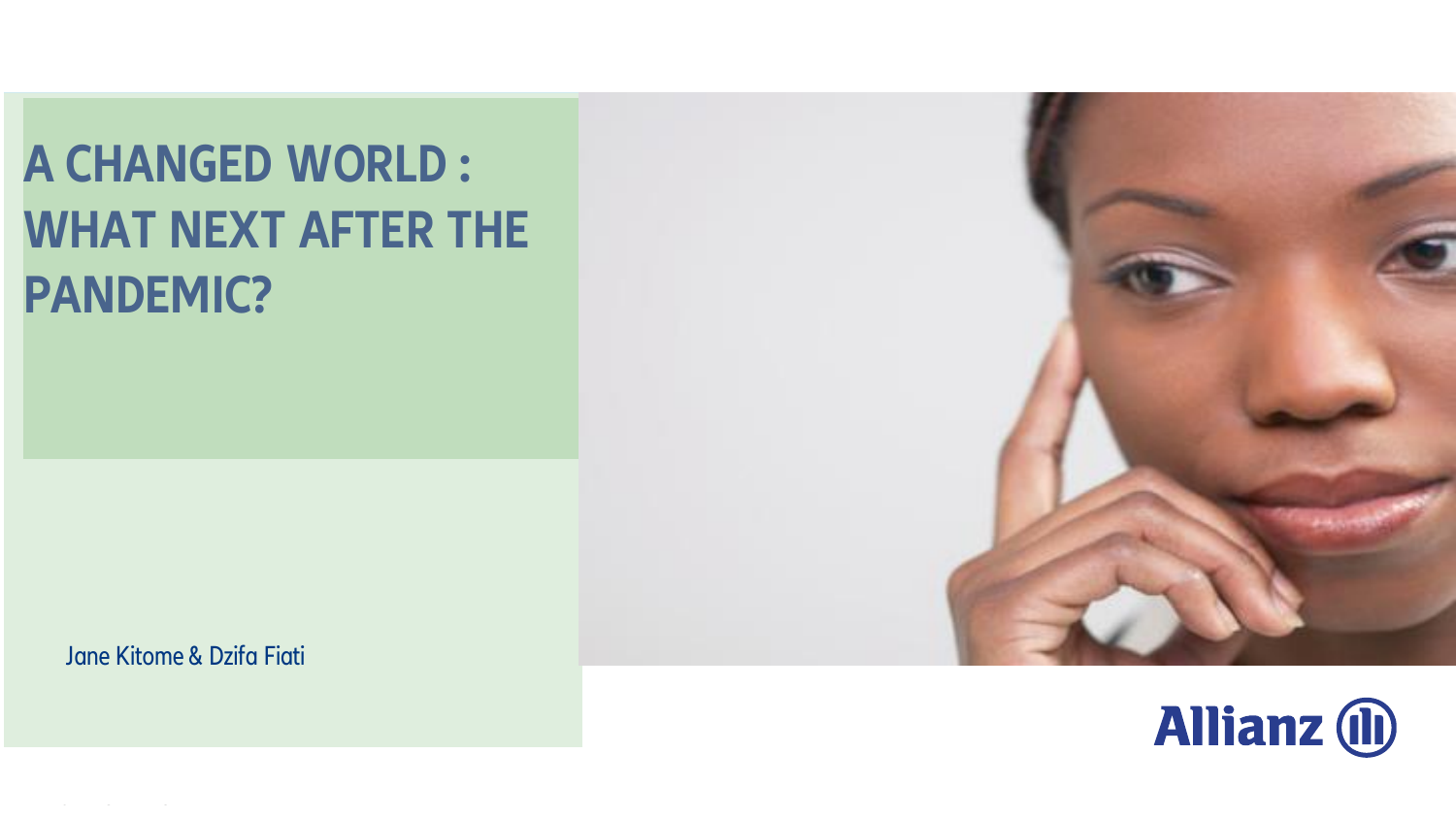# **CONTENT**

- **Introduction**
- **World Pandemics**
- **Key Insights/ Lessons Learnt**
- **Economic Perspectives**
- **Legal Perspectives**
- **Ending Socio-cultural Perspectives**
- **Technological Perpectives**
- **Environmental Perspectives**
- **Opportunities**
- **What Next?**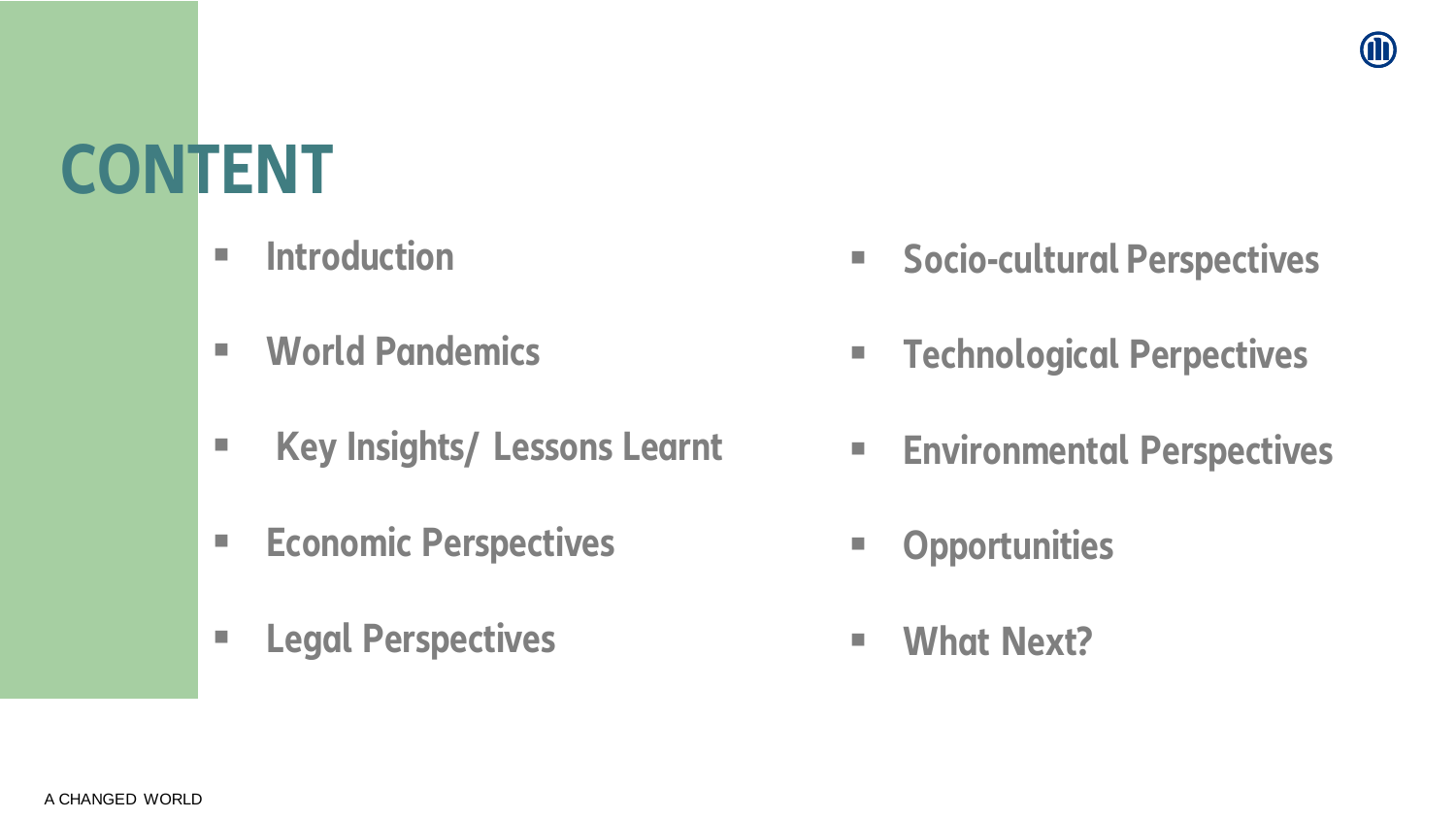

# **WORLD PANDEMICS**

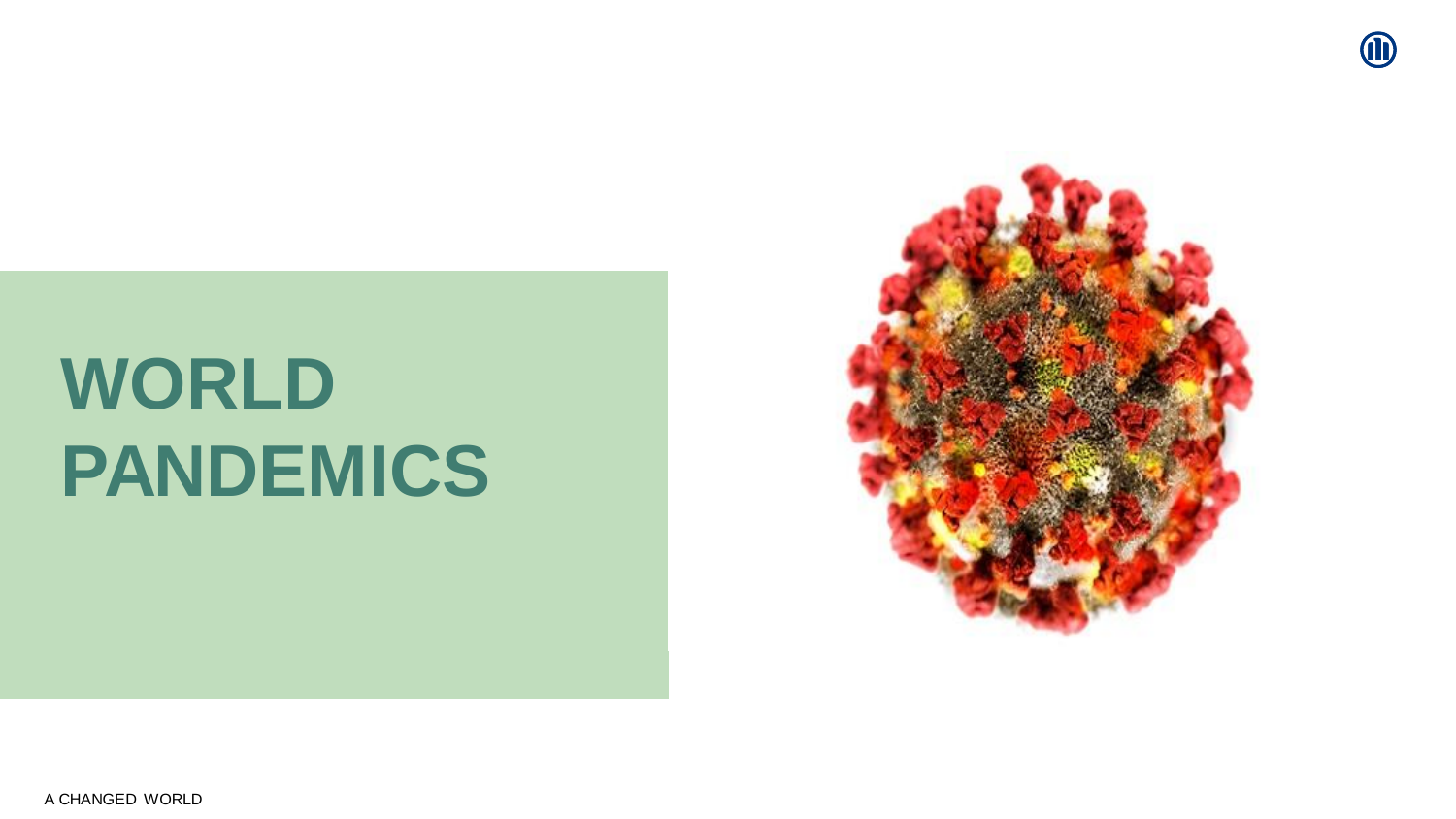### **WORLD PANDEMICS**

| <b>Pandemic</b>                                          | <b>Date/Period</b> | <b>Location/Origin</b>                                                         | <b>Death Toll</b><br>(Estimate) | <b>Comments</b>                                                                                                         |
|----------------------------------------------------------|--------------------|--------------------------------------------------------------------------------|---------------------------------|-------------------------------------------------------------------------------------------------------------------------|
| 1. Antonine Plague<br>(Also known as<br>Plague of Galen) | $165 - 180$ AD     | Asia Minor, Egypt,<br>Greece, Italy                                            | 5 million                       | Cause unknown - till<br>now                                                                                             |
| 2. Plague of<br><b>Justinian</b>                         | 541 - 542 AD       | Egypt                                                                          | 25 million                      | Cause: Yersinia<br>pestis bacteria.<br>Killed perhaps half<br>the population of<br><b>Europe - 5000</b><br>Deaths a day |
| 3. The black death                                       | 1346-1353          | Europe, Africa and Asia                                                        | 75 - 200 million                | <b>Cause: Yersinia</b><br>pestis bacteria                                                                               |
| 4. Third Cholera<br><b>Pandemic</b>                      | 1852 - 1860        | India; like the 1st & 2nd.<br>Affected Asia, Europe,<br>North America & Africa | 1 million                       | Cause: Cholera<br>Considered the most<br>deadly of seven<br>cholera pandemics                                           |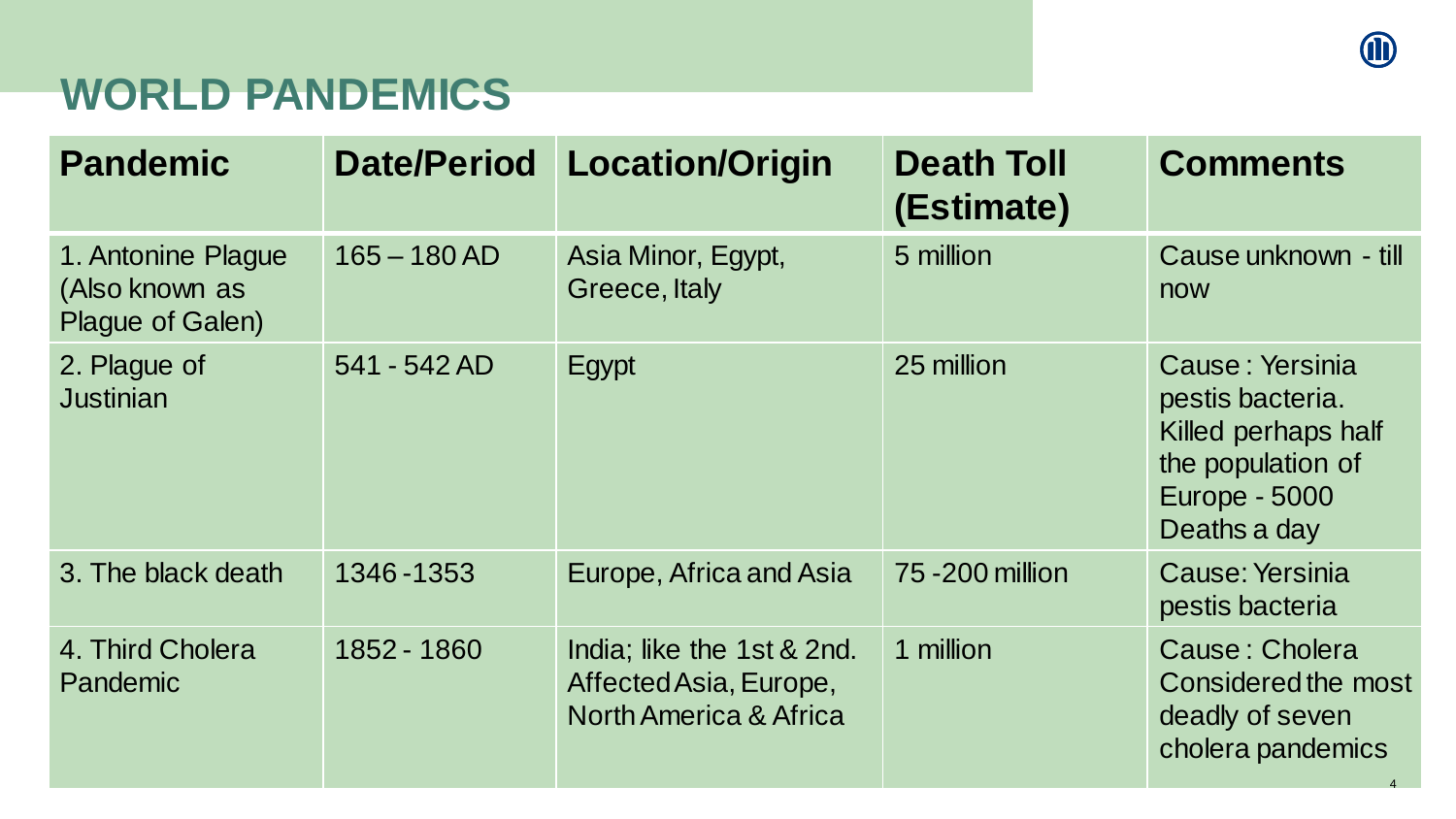### **WORLD PANDEMICS**

| <b>Pandemic</b>                                                           | <b>Date/Period</b> | Location                                                                                          | <b>Death Toll</b><br>(Estimate) | <b>Comments</b>                                                                                                                                                          |
|---------------------------------------------------------------------------|--------------------|---------------------------------------------------------------------------------------------------|---------------------------------|--------------------------------------------------------------------------------------------------------------------------------------------------------------------------|
| 5. Flu Pandemic<br>originally called<br>"Asiatic Flu" or<br>"Russian Flu" | 1889-1890          | <b>Bukhra in Central</b><br>Asia, Athabasca in<br><b>North Western</b><br>Canada and<br>Greenland | 1 million                       | <b>Rapid population</b><br>growth of the 19th<br>century in urban<br>areas only helped<br>the flu spread                                                                 |
| 6. Flu Pandemic                                                           | 1918               | No consensus on<br>origin                                                                         | 20-50 million                   | Cause: influenza.<br>begun striking the<br>hardy and<br>completely healthy<br>young adults while<br>leaving children<br>and those with<br>weaker immune<br>systems alive |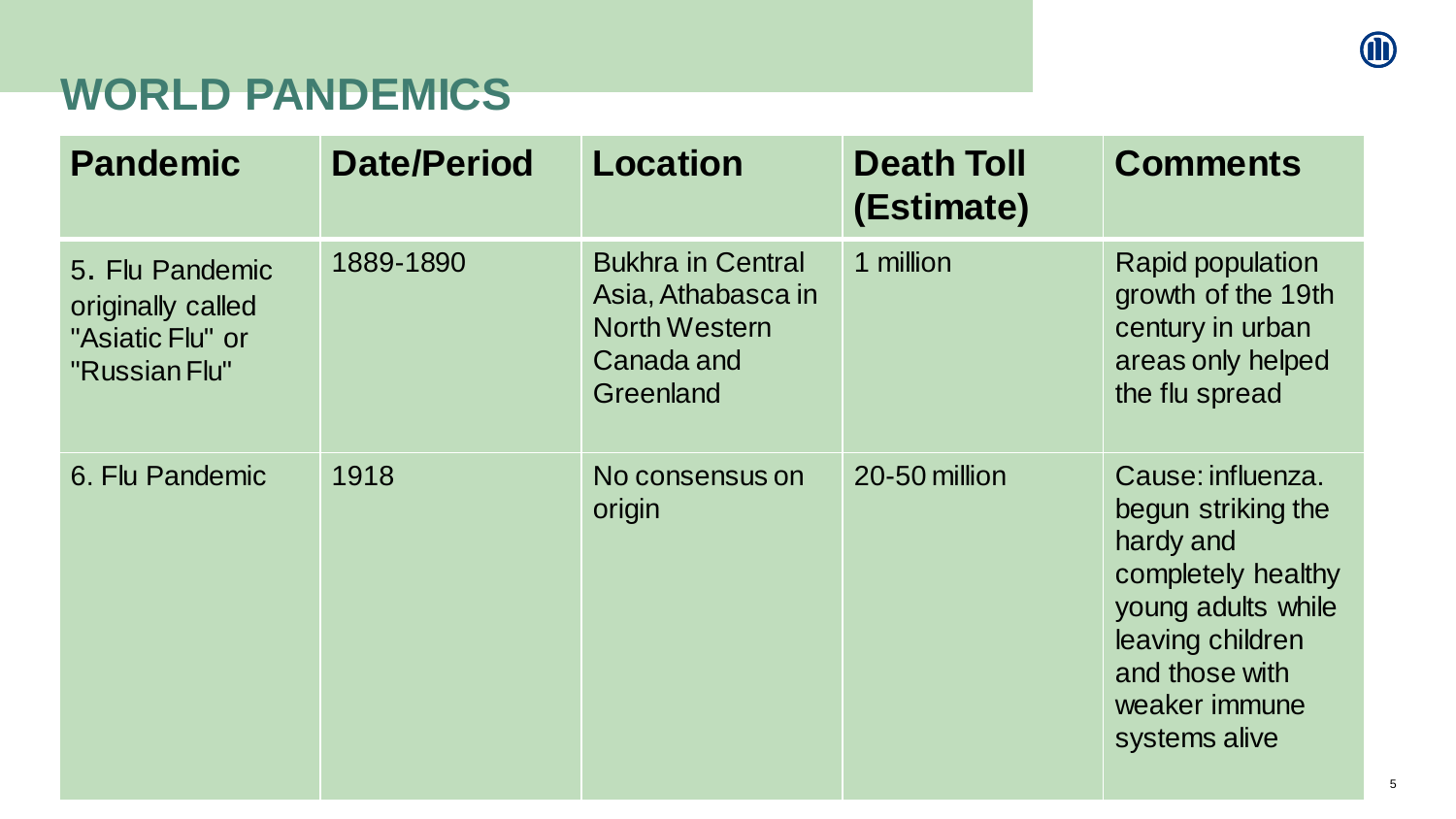### **WORLD PANDEMICS**

| <b>Pandemic</b>                       | <b>Date/Period</b>                | <b>Location</b>                                                          | <b>Death Toll</b><br>(Estimate) | <b>Comments</b>                                                                                                                                                                                     |
|---------------------------------------|-----------------------------------|--------------------------------------------------------------------------|---------------------------------|-----------------------------------------------------------------------------------------------------------------------------------------------------------------------------------------------------|
| 7. HIV/AIDS                           | 2005-2012                         | First identified in<br>Democratic<br><b>Republic of Congo</b><br>in 1976 | 36 million                      | Cause: HIV/AIDS<br>proven itself to be a<br>global pandemic<br>Currently there are<br>btwn 31-35 million<br>people living with<br><b>HIV with vast</b><br>majority in Sub-<br><b>Saharan Africa</b> |
| 8. COVID-19-the<br>novel Corona virus | <b>Beginning</b><br>December 2019 | Region of Wuhan,<br>China.                                               |                                 | This new virus spreads<br>incredibly quickly<br>between people due to<br>its newness. No one<br>on earth has an<br>immunity to COVID-19<br>because no one had it<br>until 2019                      |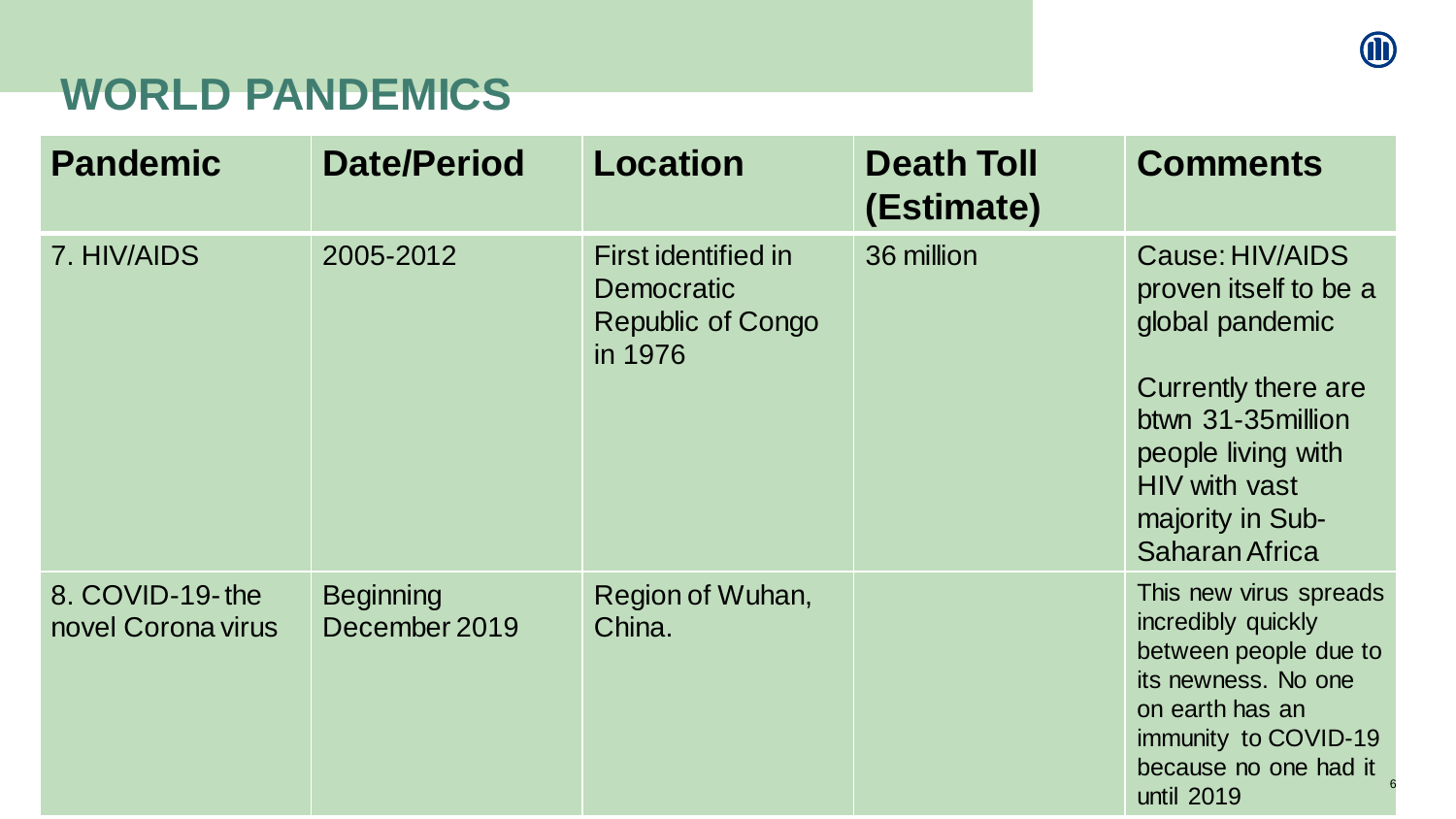

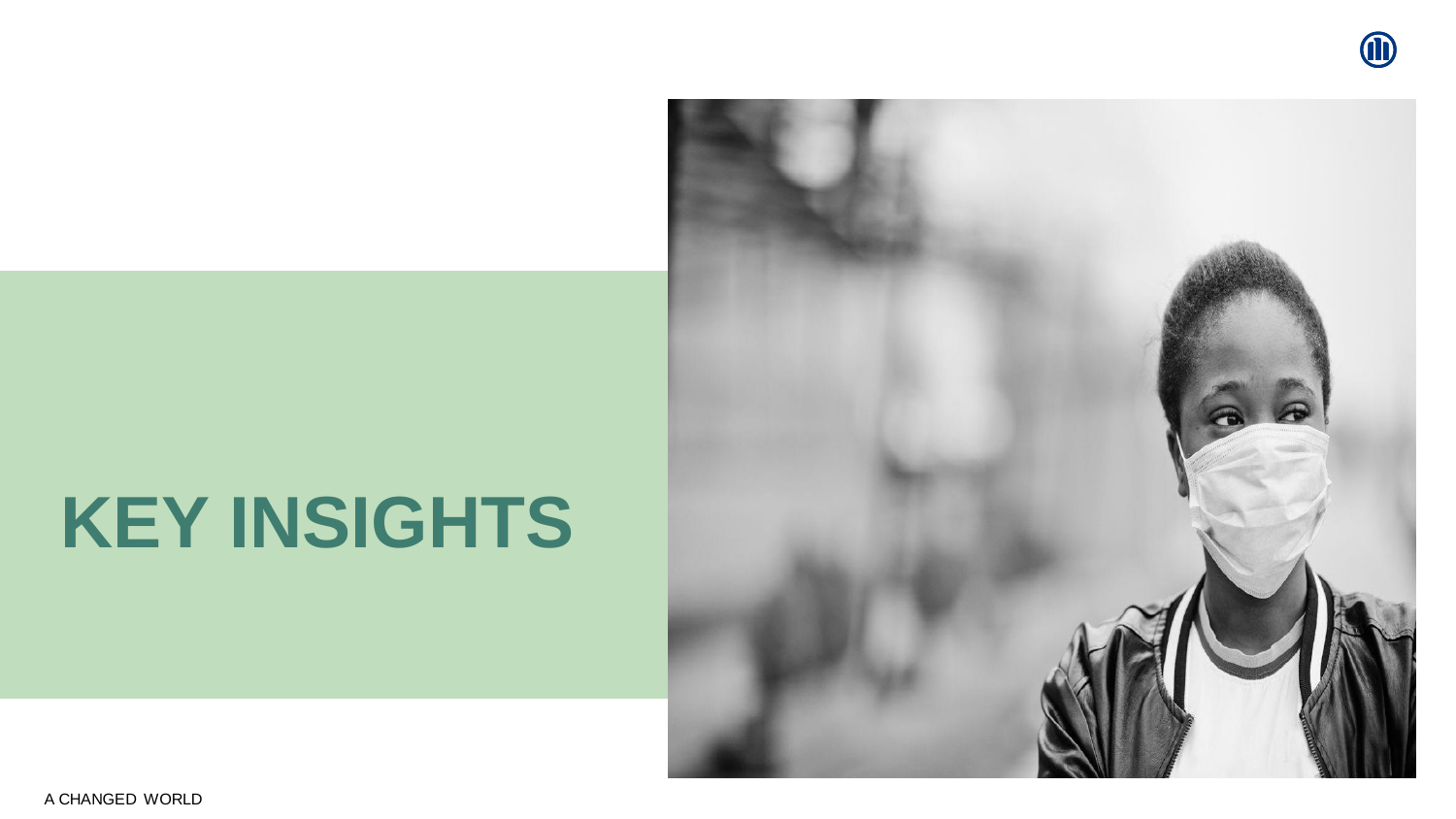

### **KEY INSIGHTS - WHEN PANDEMICS OCCUR**

**1. Causes significant increases in morbidity and mortality with its related uncertainties**

**2. Causes economic damage/disruptions, loss of jobs**

**3. Individual behavioral changes – fear induced aversions to workplaces and other public gatherings**

**4. Legacies of political instability in countries with weak institutions. e. g. Quarantines have sparked voilence and tension**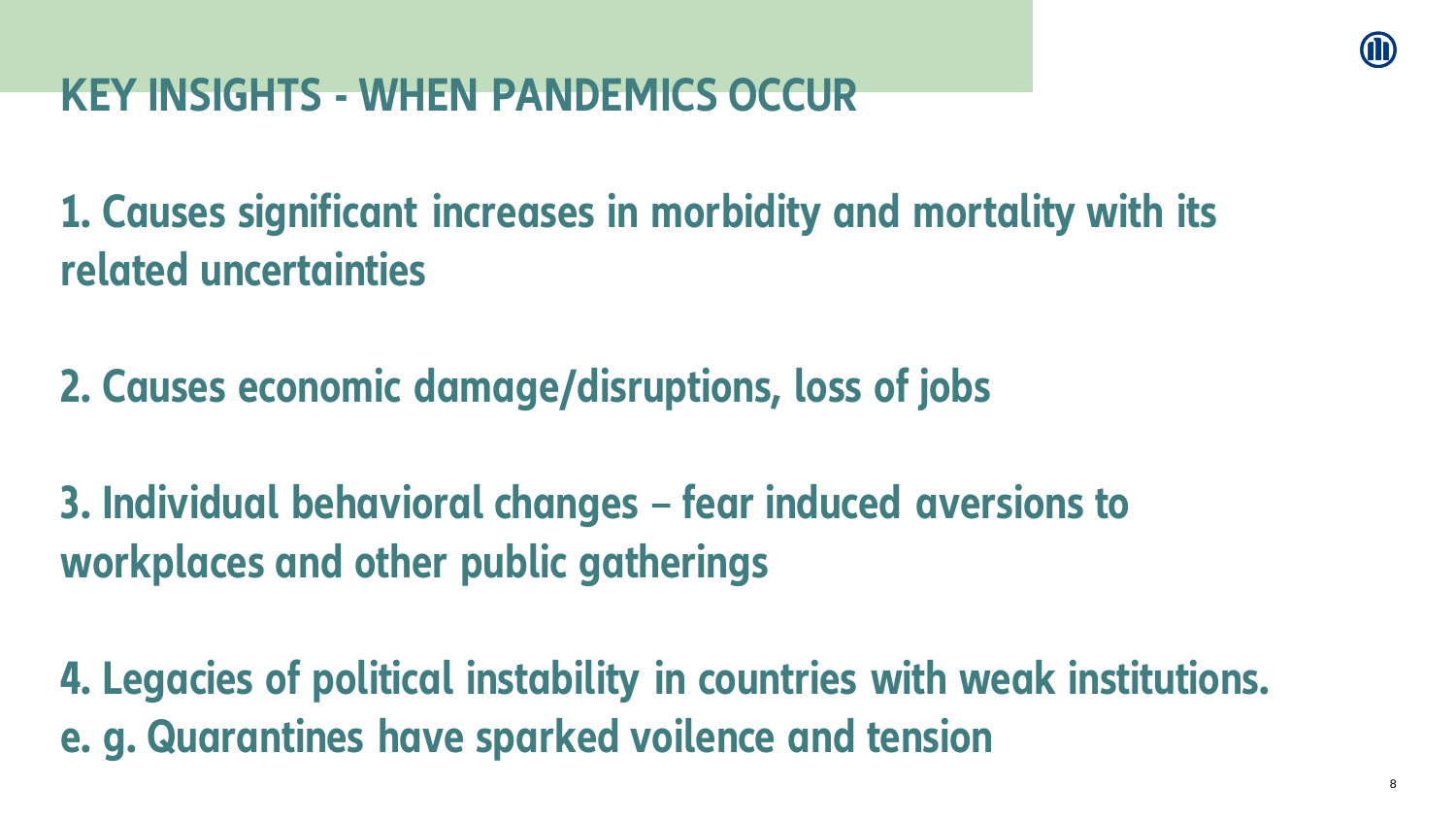### **KEY INSIGHTS - WHEN PANDEMICS OCCUR**

### **5. Impact on education**

**6. Impact on faith-based activities and gatherings**

**7. Effect on Social life**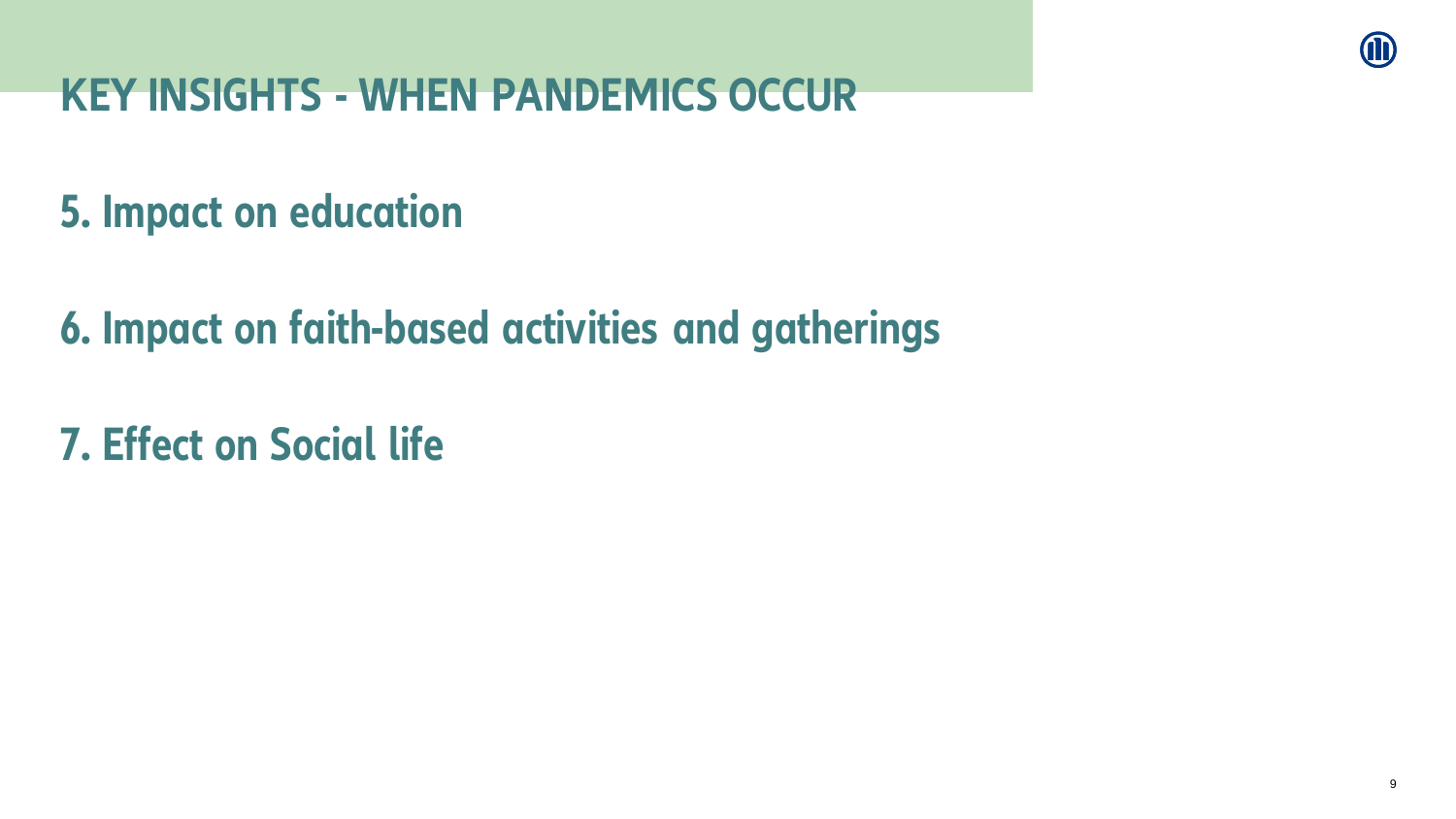

### **ECONOMIC PERSPECTIVE**

**Economic Crises?**

- **Cedi lost earlier year gains against the dollar at 5.77 per USD**

**- Moody has revised Ghana's rating from B3 to negative**

**- Exports are reducing so it is expected that fixed income and household spending will reduce**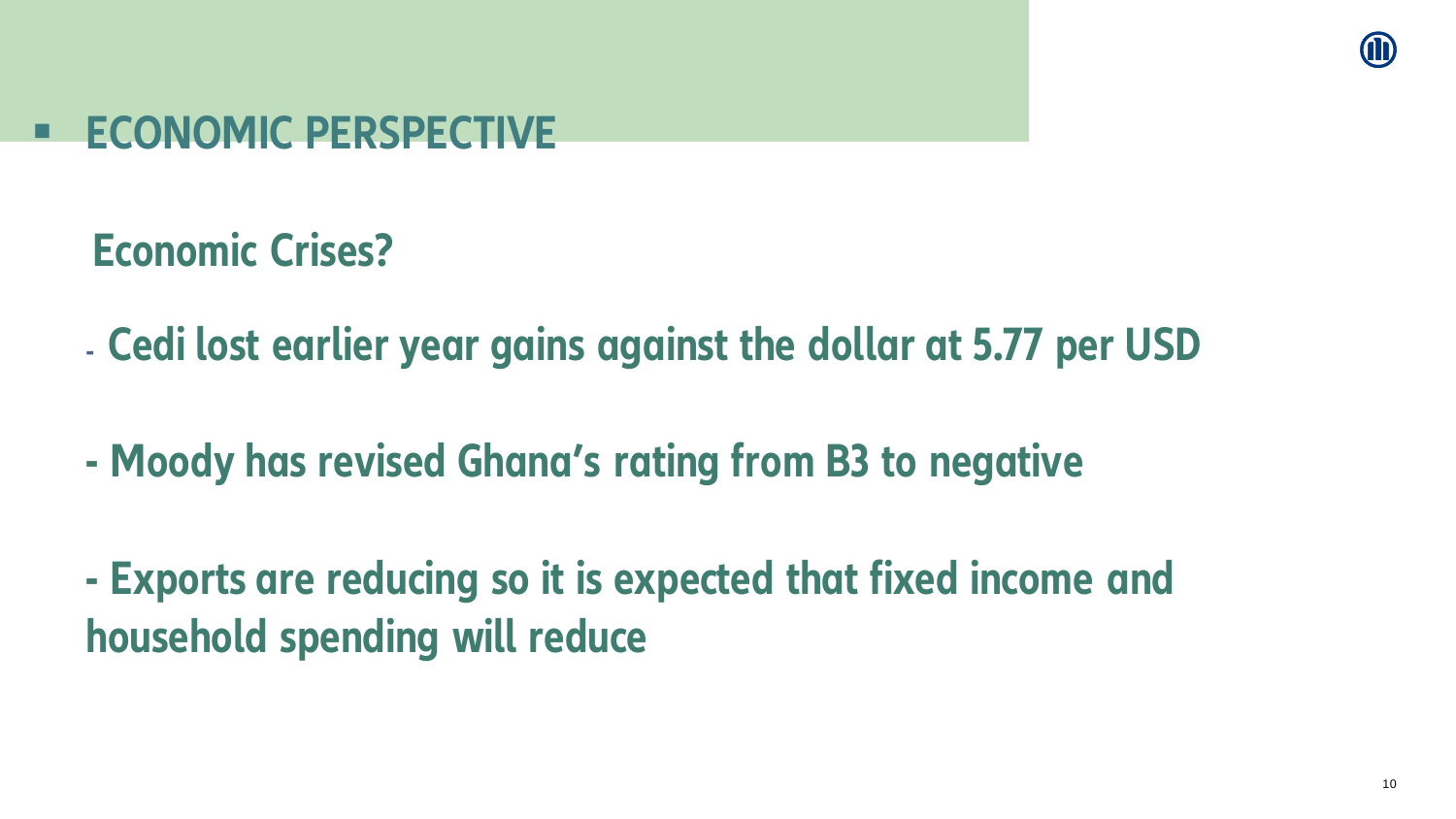

### **ECONOMIC PERSPECTIVE**

**- Expected expansion of the Ghanaian economy by 1.9% was down by 3.3 percentage basis points by May**

**- Anticipated drop in FDI, capital flights and remittances**

**- The global demand and trade disruptions causing a crash in cocoa and crude oil prices**

**- Slowdown in new business levels**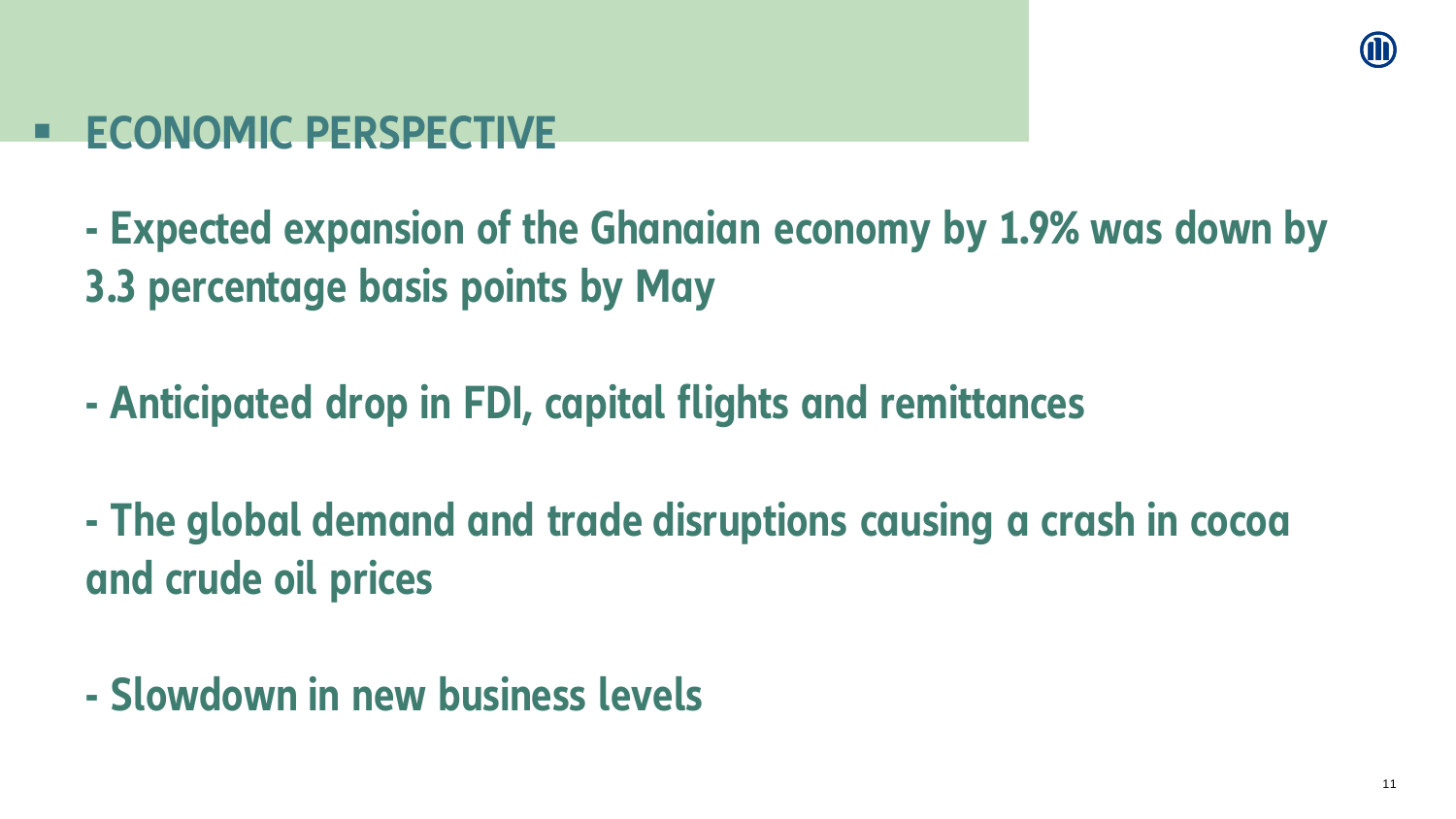**1. New Act - Imposition Of Restriction Act 2020 (Act1022)**

**2. Impact on Corporate Governance - Registrar General's Communique on how to hold board meetings virtually**

**3. Court Proceedings**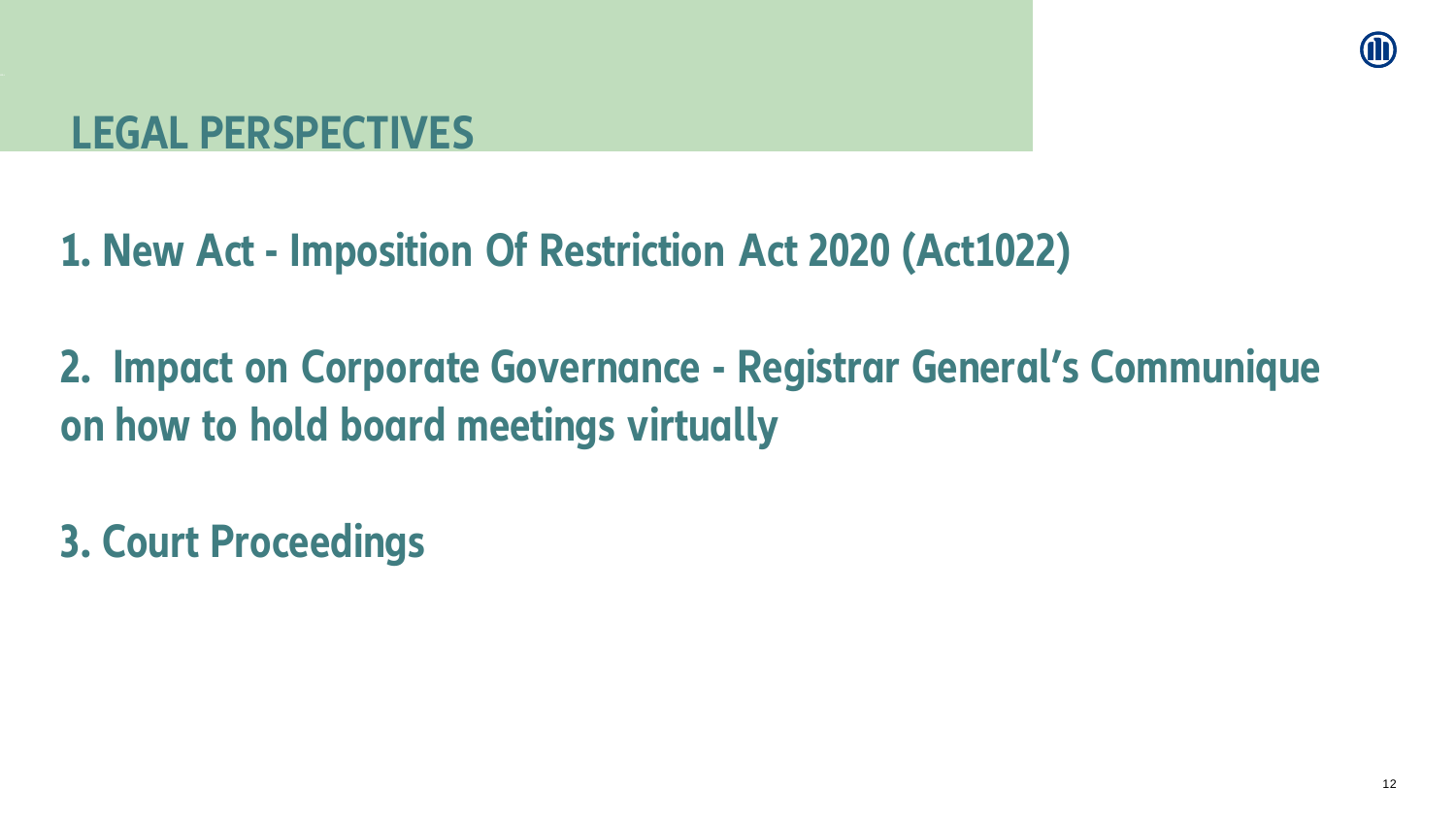

### **SOCIO-CULTURAL PERSPECTIVES**

- **1. Effects on social distancing protocols on sales, customer service**
- **2. Work environment – sensitization; engage regularly, change in seating arrangements etc.**
- **3. Effect on families – health & well being of individuals (sedentary lifestyles)**
- **4. Psychological impact – psychosocial health of individuals**
- **5. WFH vs Going to Offices**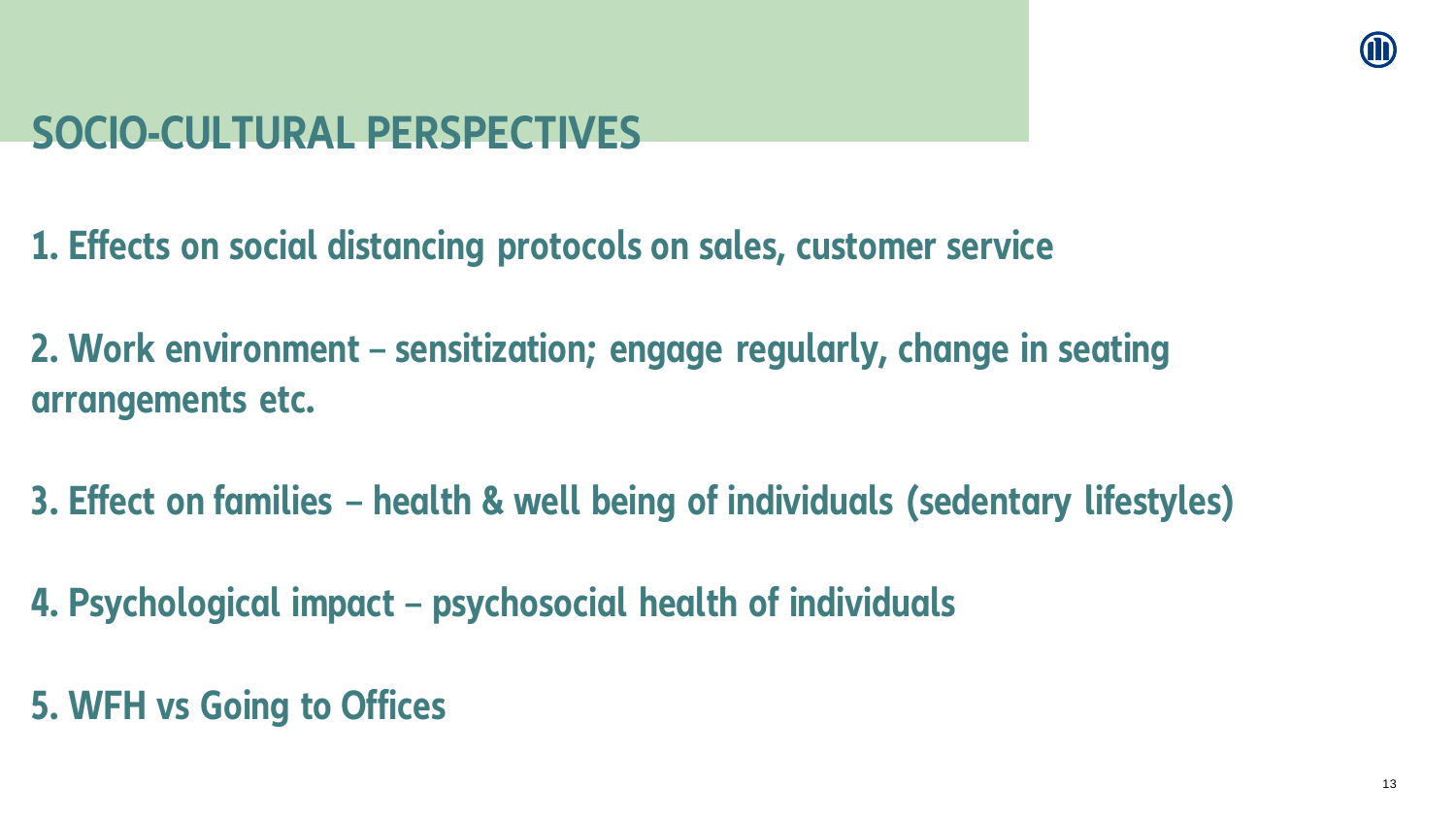**1. Continuous demand for cloud infrastructure services**

**2. Demand for remote working technologies (AVC)**

**3. IT spending on security software will increase**

**4. Hardware companies may see large demand for laptops and mobility devices to support employees working from home**

**5. Use of payment channels and platforms**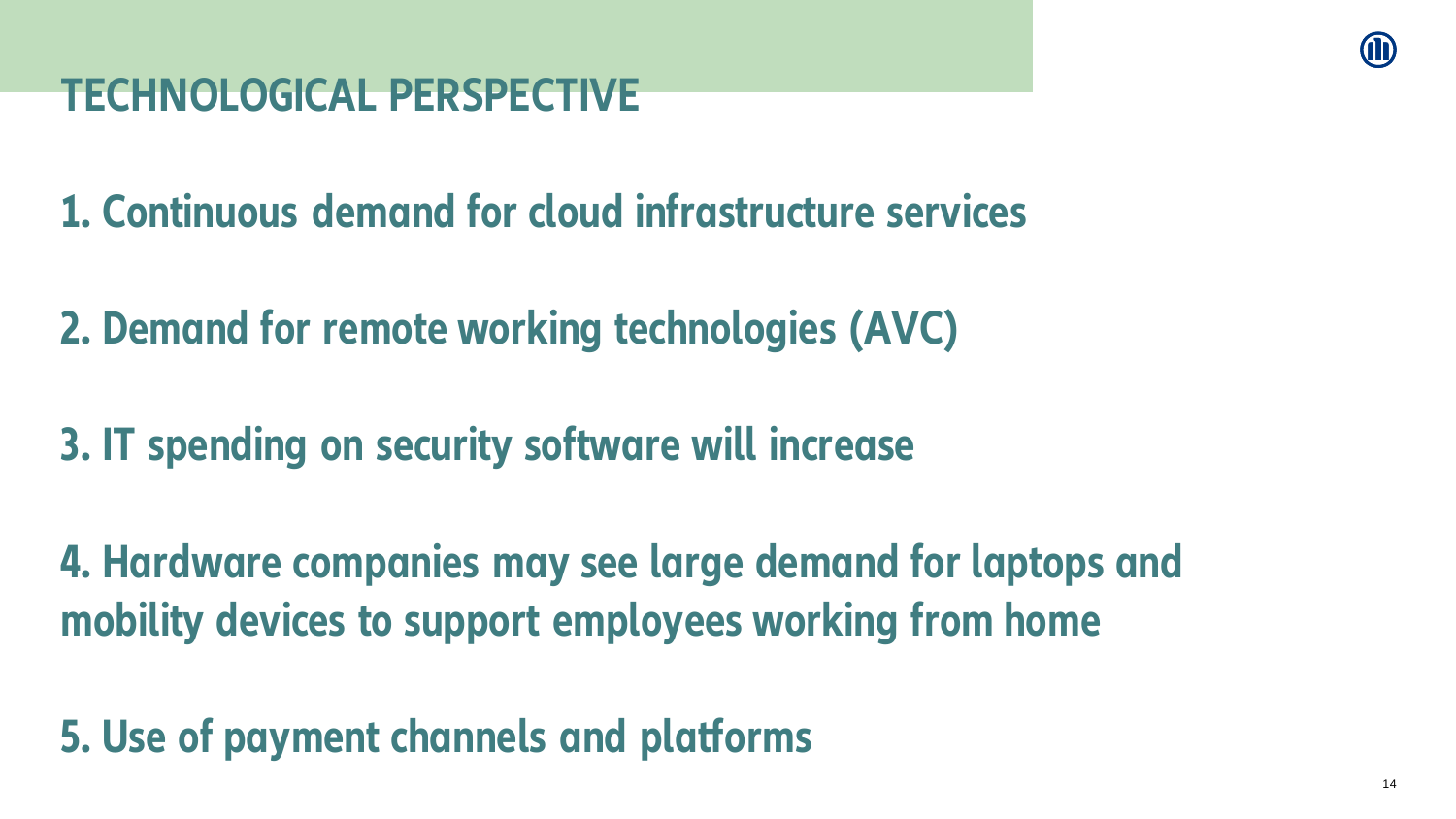### **ENVIRONMENTAL PERSPECTIVE**

**1. Considerable drop in movement of people especially, air travel – effect on Travel Insurance**

**2. Safety Measures & Structural Changes – sensor driven doors, cleaning of door handles, push doors instead of touching handles – Property insurance**

**3. Drop in pollution – air quality, (less carbon emissions reasulting Clear blue skies.**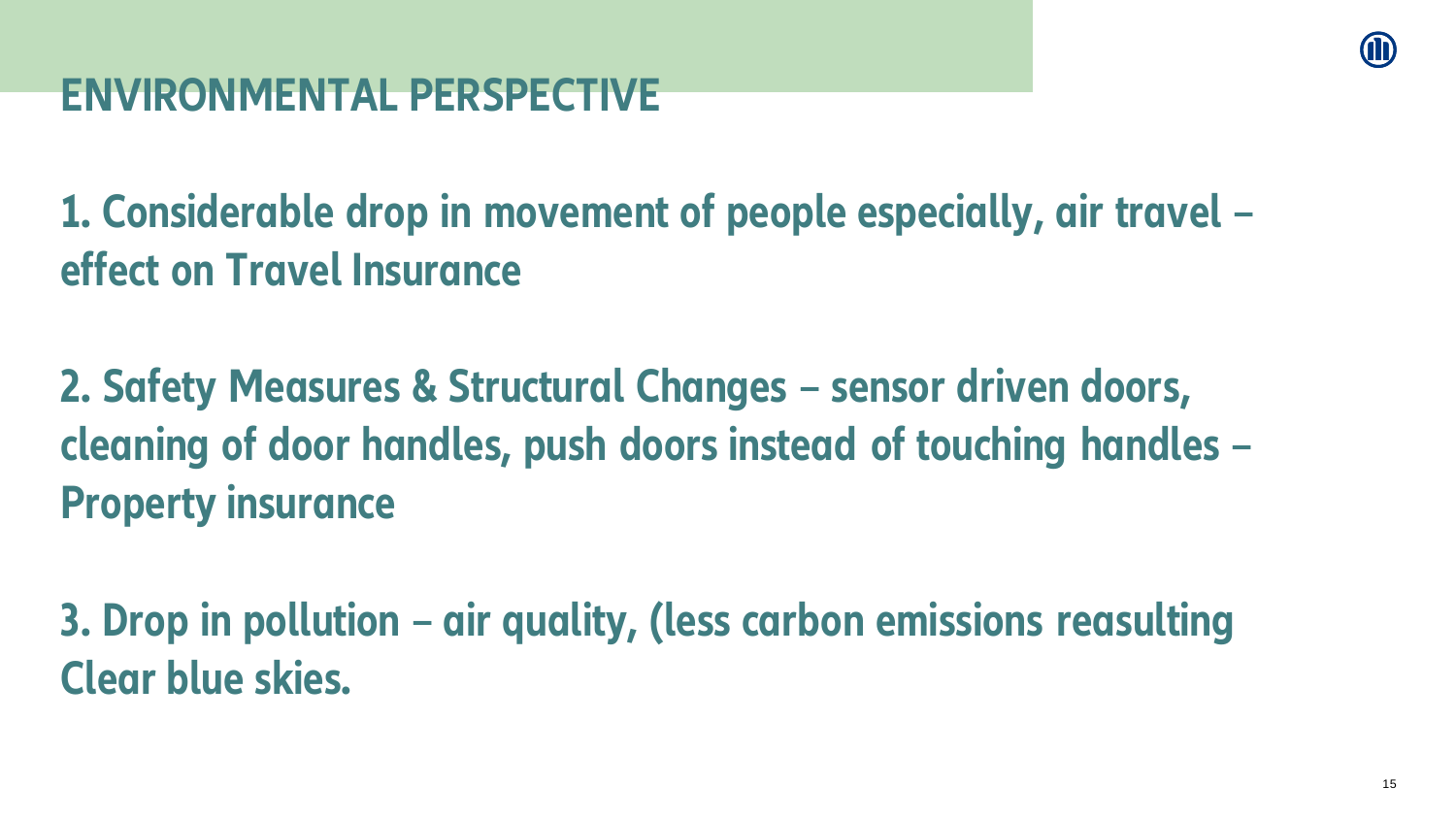

**1. Digitization of operations and interactions with clients** 

**2. Business continuity plans**

**3. Time to live our promise and project our brands – Business interruption policies? How can insurers price such risks? Will customers have the appetite considering the cost?**

**4. Innovations – new products as a result of change in customer expectations, personalized products.**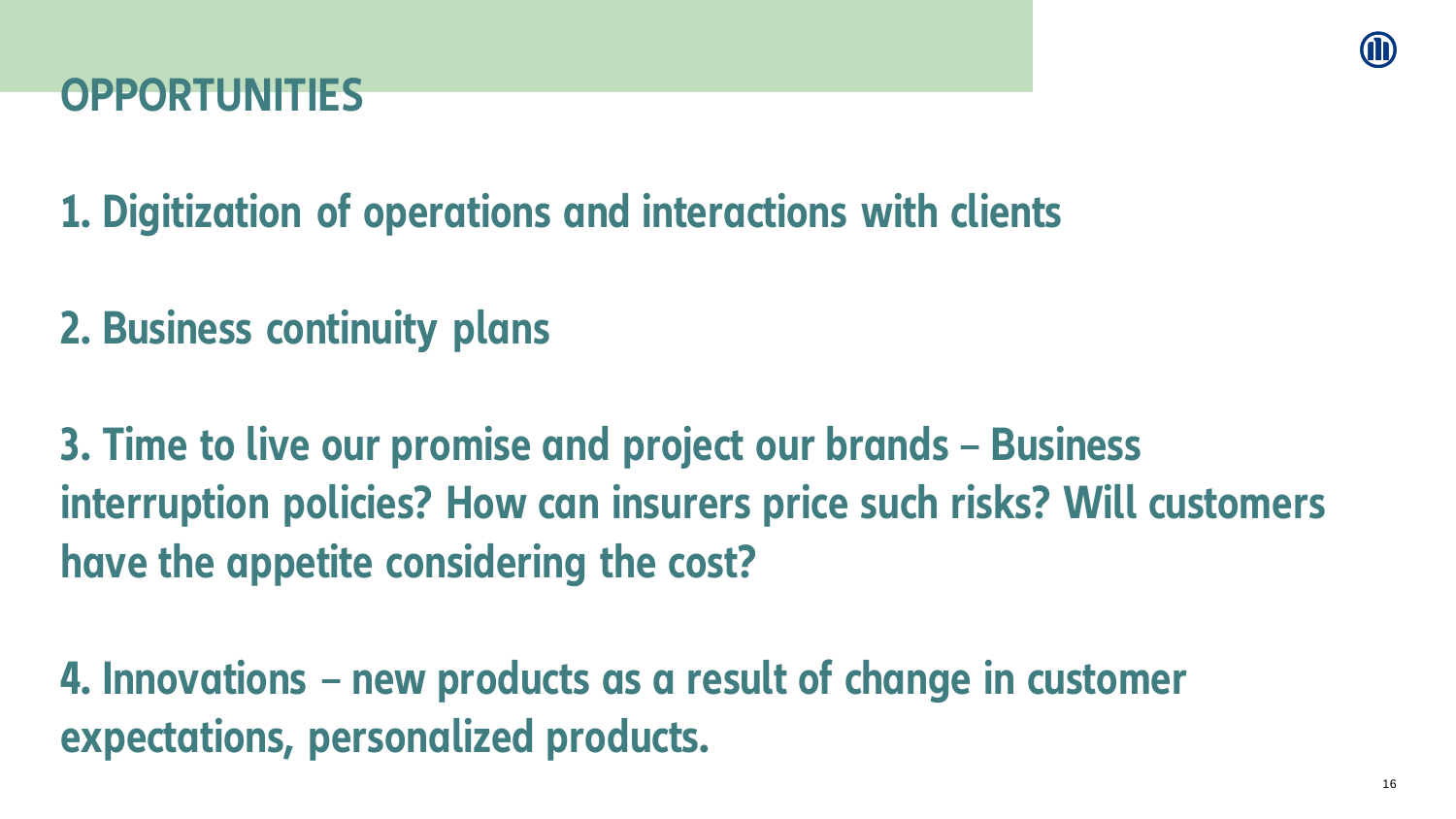

### **5. Boom for virtual businesses**

**6. Counselling & coaching needs**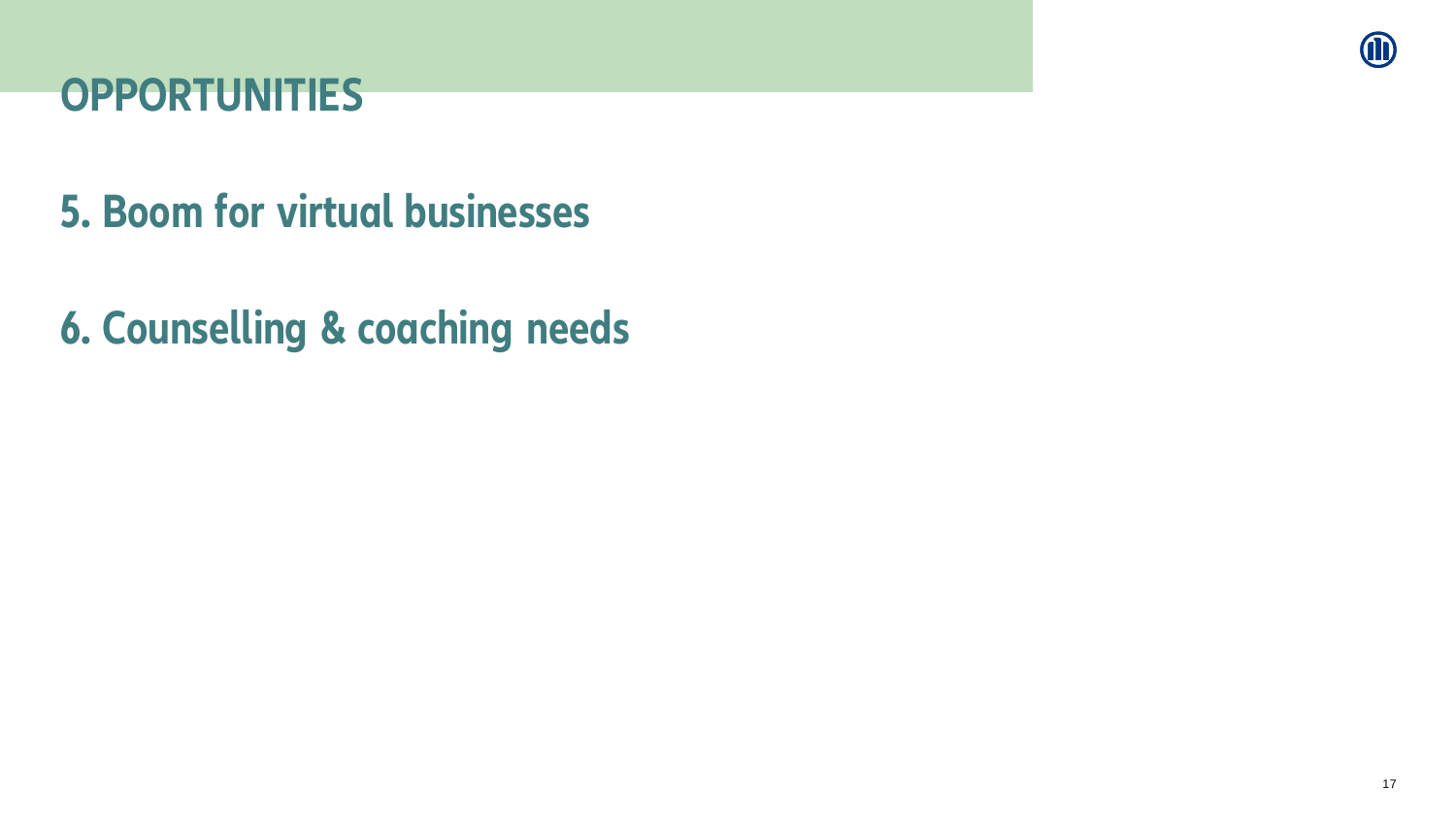

## **WHAT NEXT?**

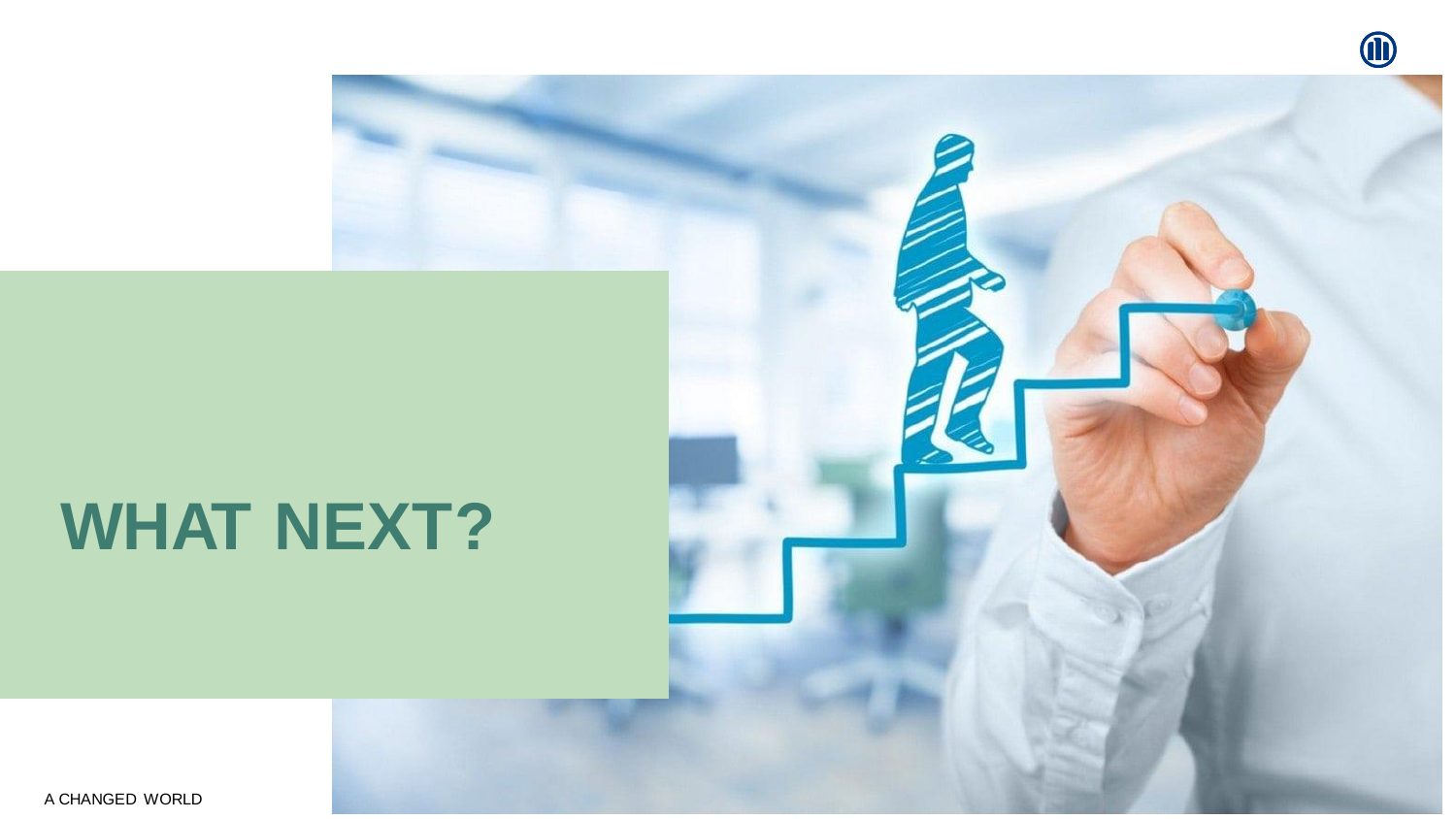## **WHAT NEXT AFTER COVID-19**

### **1. Government**

- **–Macroeconomics**
- **- Interdependencies, self reliance, production etc.**

**2. Social Protection Schemes -Identify the disadvantaged -Develop the means to protect them -Life insurance needs** 

**3.Education –Adopt the new normal : digital learning –Life Insurance Needs**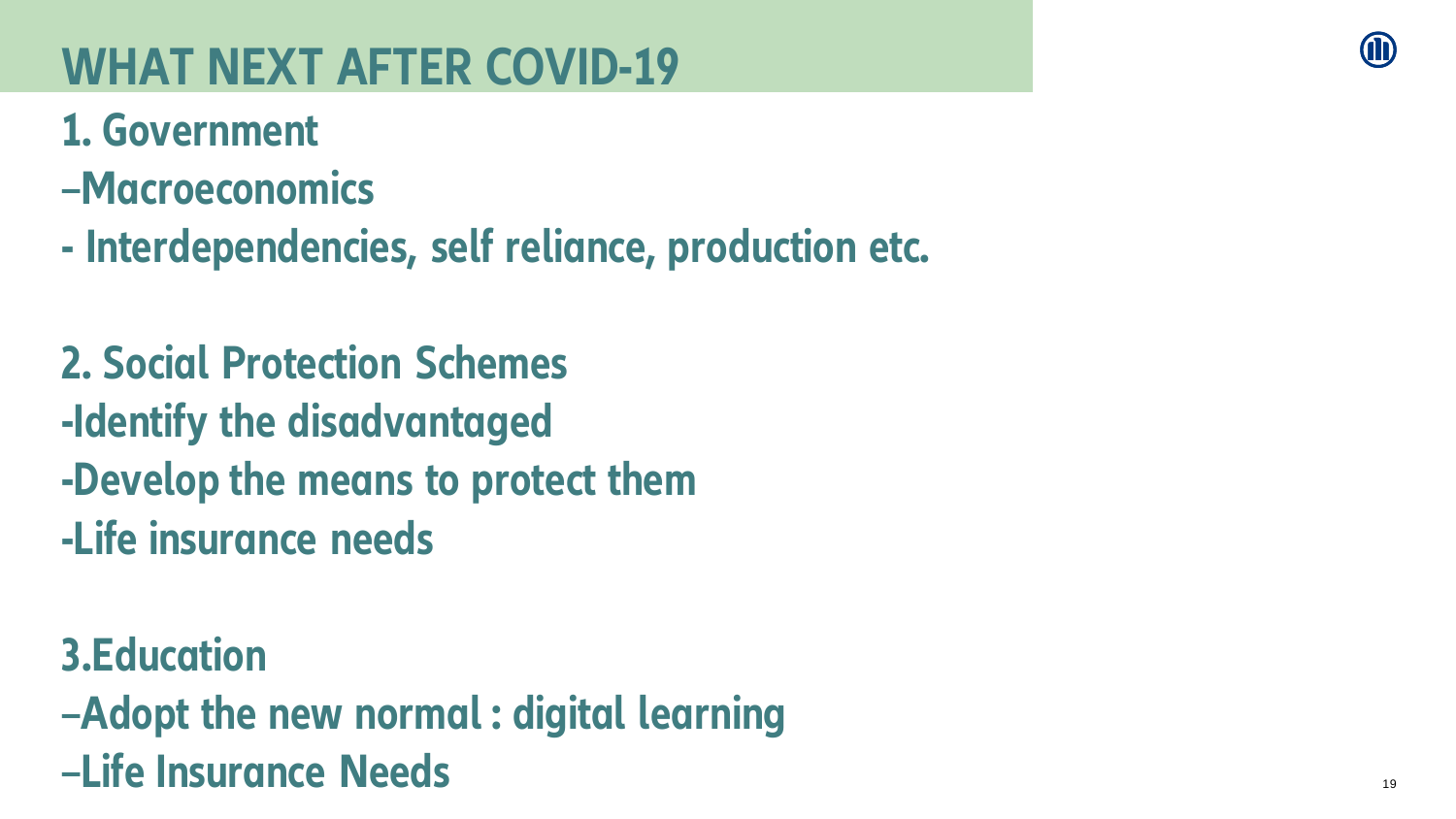## **WHAT NEXT AFTER COVID -19**

## **4. Healthcare**

- **– Provide Vaccines**
- **- Medical Trial Insurance**
- **- Encourage the use of Telemedicine**

## **5. Insurance**

- **- Digital Transformation**
- **- Promote flexible working hours**
- **- Investment in tools**
- **- Insurance Protection**

## **6. Market Volatility & Capitalization**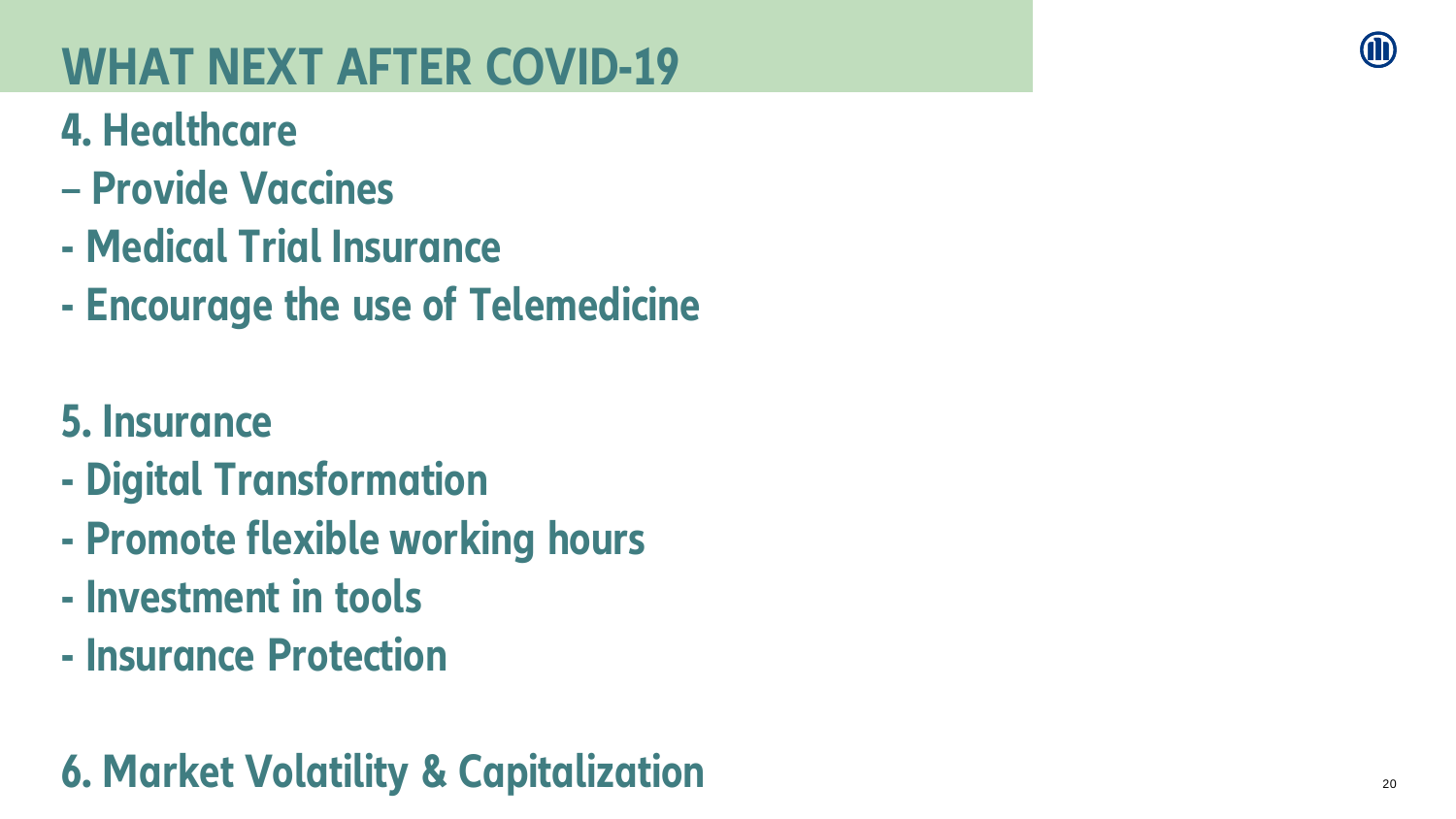### **7. Insurance Contracts**

**– Business Interruption Policies – major legal battles with court cases in the US**

- **- Trade Credit Insurance**
- **- Travel Insurance**
- **- Health & Life Insurance**
- **- Liability – Workmen's compensation, Group Life cover, Event Cancellation insurance**

### **8. Market Volatility & Capitalization**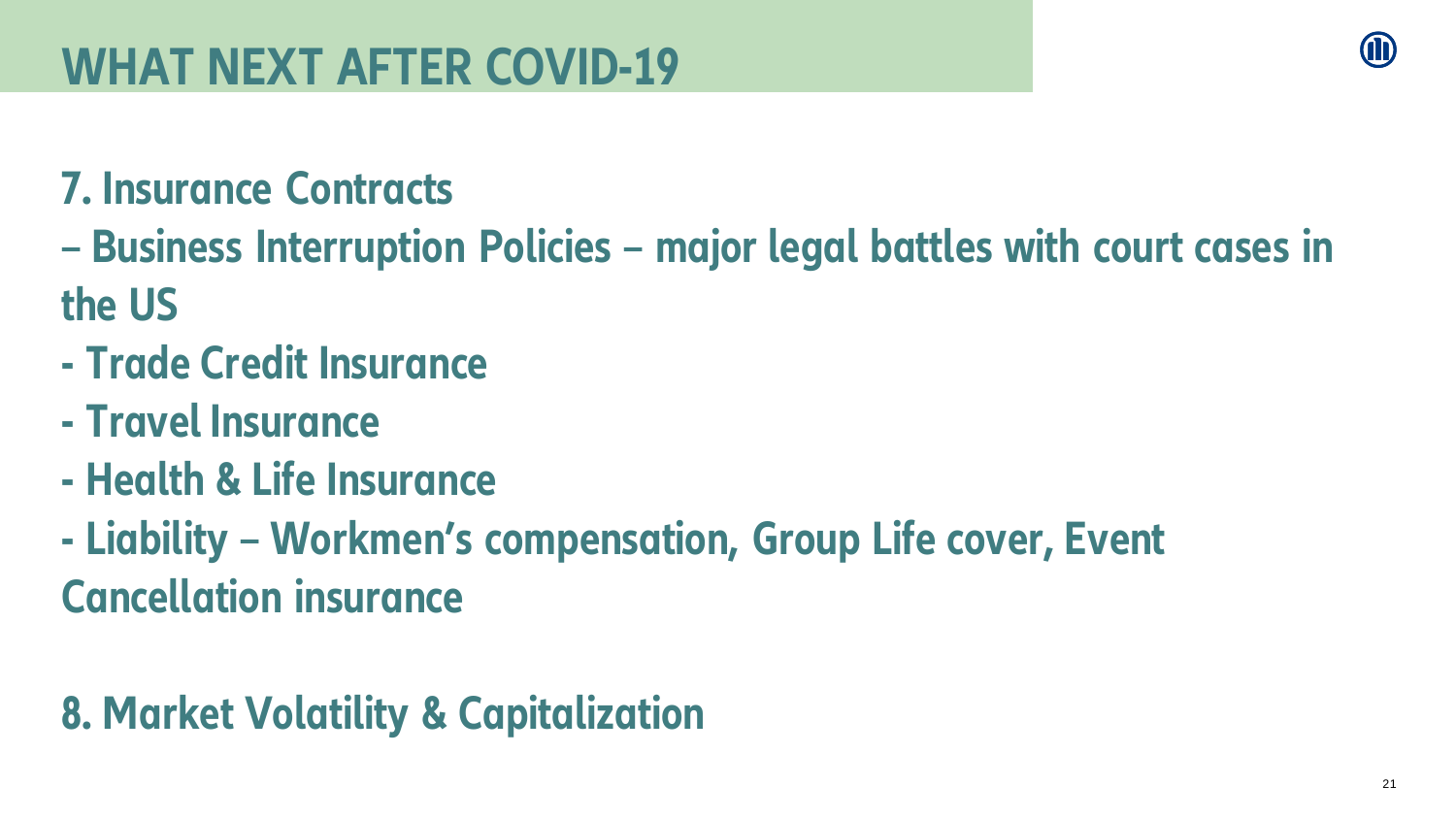### **1. Don't Let Your Guard Down**

- **2. LIVE - be hopeful, optimistic**
- **3. Exercise your body**
- **4. Cultivate healthy relationships**
- **5. Buy enough insurance (both Life and General)**

**6. Reliability, sustainability and the integrity of your systems is key**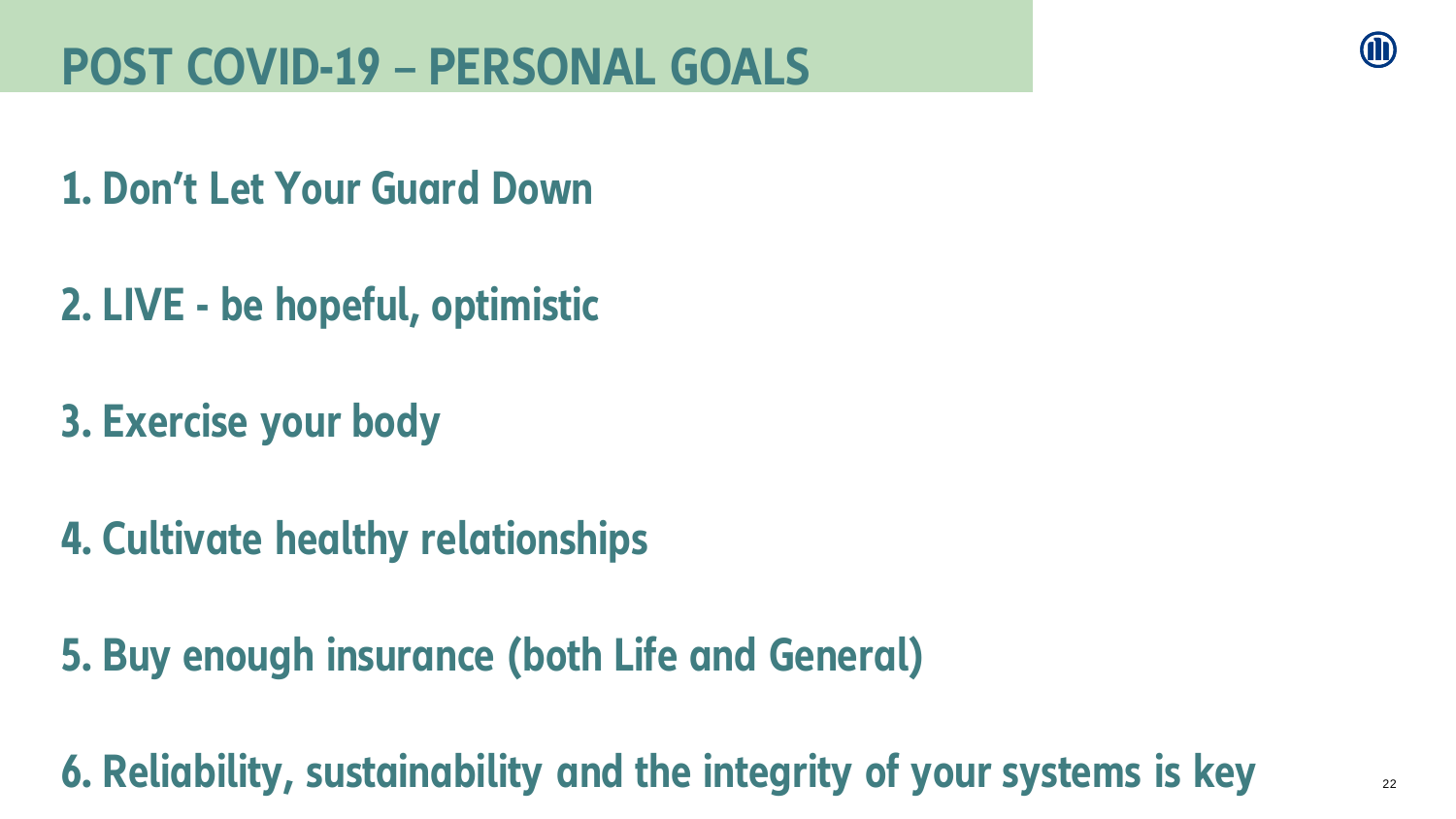

# **THANK YOU**